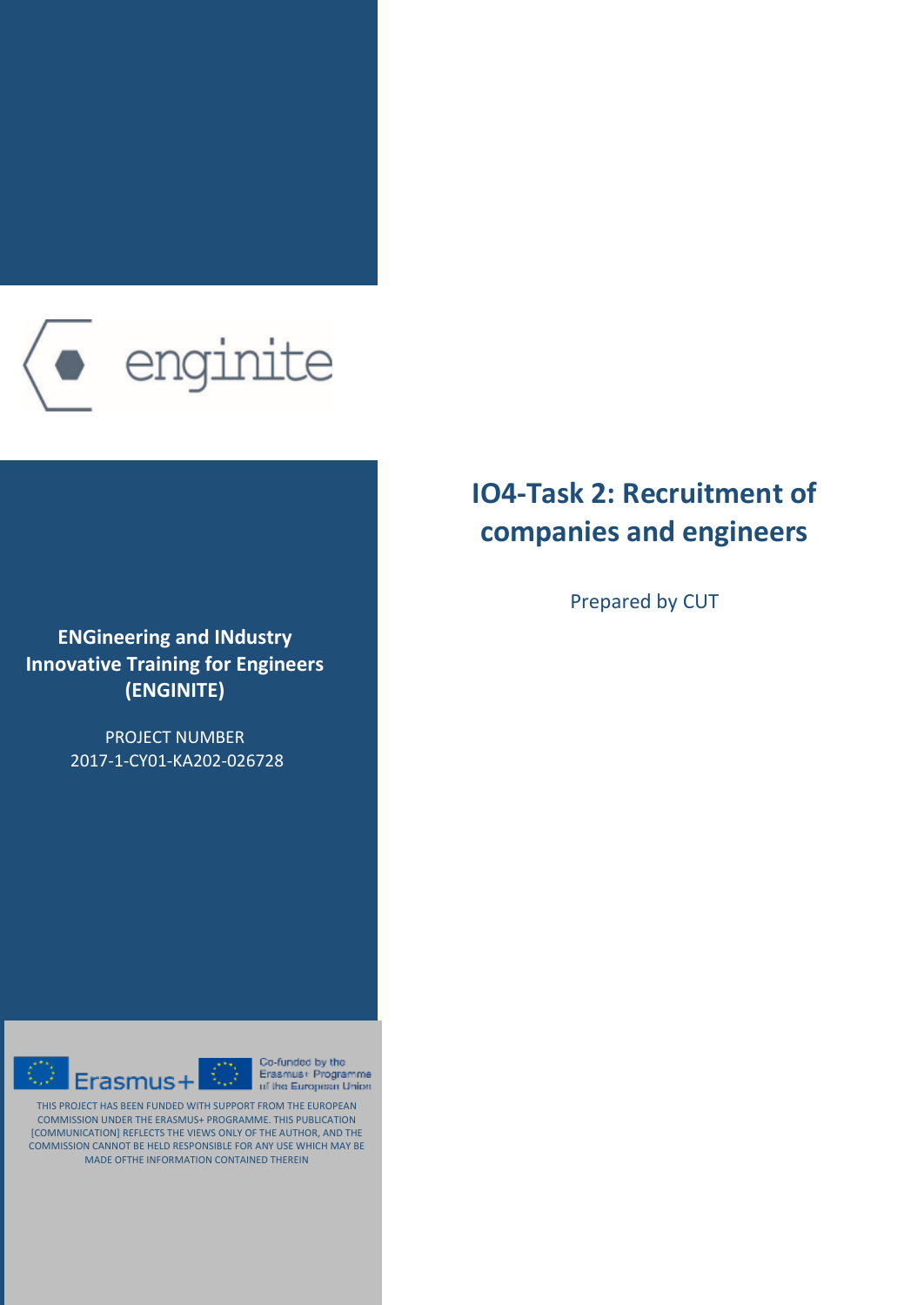

# Consortium

This document has been produced by the consortium of the ENGINITE project

| Cyprus<br><b>University of</b><br>Technology | <b>CYRPRUS UNIVERSITY OF TECHNOLOGY [CUT]</b> |
|----------------------------------------------|-----------------------------------------------|
| <b>AALBORG UNIVERSITY</b><br>DENMARK         | <b>AALBORG UNIVERSITET [AAU]</b>              |
| CUBE<br>NTEGRATED ENGINEERING                | <b>CUBEIE L.L.C. [CUBEIE]</b>                 |
|                                              | TECHNICAL UNIVERSITY OF CRETE [TUC]           |
|                                              | <b>GRANTXPERT CONSULTING LTD [GrantXpert]</b> |
| think up                                     | USEFUL SIMPLE PROJECTS LTD [ThinkUP]          |



Page 2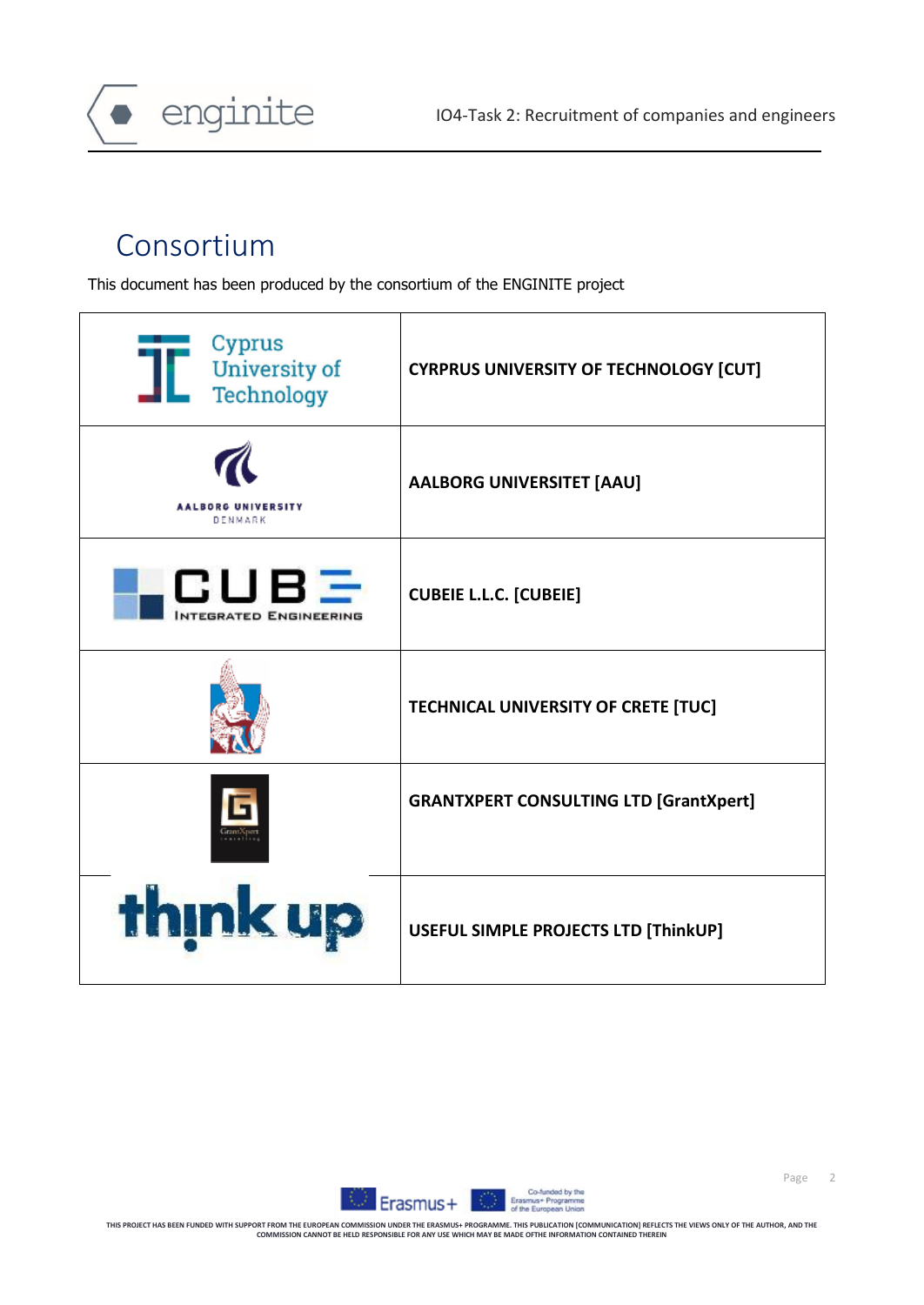

# **Recruitment of companies and engineers**

One of the basic milestones of IO4 was the recruitment of companies and engineers, who were interested in taking part in the pilot testing of the ENGINITE Vocational Education and Training (VET) programme. In particular, Cyprus and Greece which implemented the pilot testing of the ENGINITE VET programme, had to select a cohort of interested graduate engineers (at least 15 per country) as well as to secure at least 15 companies which would offer the internships to the participating graduate engineers, during the second half of the training programme.

Towards this direction, three months before the enactment of the training period (July 2018), CUT (P1) in collaboration with TUC (P5) prepared an open call inviting young graduate engineers and companies to express their interest in taking part in the ENGINITE Vocational Education and Training (VET) programme [\(https://www.enginite.eu/prosklisi/\)](https://www.enginite.eu/prosklisi/). The call included a set of important information such as (1) the structure of the VET programme, (2) the schedule and the main dates of VET programme, (3) the criteria of selection of the participating engineers and companies, (4) the benefits and the obligations of the participants, as well as (5) contact details via which all interested applicants could reach the organizers for retrieving more information, as needed *(See appendix for the invitation call for the companies and young engineers)*.

In addition, the invitation call was accompanied with an online participation form for the interested young engineers [\(https://goo.gl/forms/A64ZNWQRwEvEh5Fs1\)](https://goo.gl/forms/A64ZNWQRwEvEh5Fs1) and for the companies [\(https://goo.gl/forms/hnKpNT2Vvdn1Q4I03\)](https://goo.gl/forms/hnKpNT2Vvdn1Q4I03). As part of these online forms the interested engineers and companies were asked to provide background information contributing to their profile as well as to state the main reasons for their participation and their expectations from the training programme *(See appendix for the online participation forms for the companies and the young engineers)*.

| Engineering and Industry<br>Pedaggay<br>Ногти<br>Programme<br>Innovative Training for Engineers                                                                                                                                                                                                                                                                                                                                                                                                                                                                                                                                                                                                                | Соотмен<br><b>Our Team</b>                                                                                                                             | <b>News &amp; Events</b> | ۵<br>Contact Us                                                                                                                                             |
|----------------------------------------------------------------------------------------------------------------------------------------------------------------------------------------------------------------------------------------------------------------------------------------------------------------------------------------------------------------------------------------------------------------------------------------------------------------------------------------------------------------------------------------------------------------------------------------------------------------------------------------------------------------------------------------------------------------|--------------------------------------------------------------------------------------------------------------------------------------------------------|--------------------------|-------------------------------------------------------------------------------------------------------------------------------------------------------------|
| ΠΡΟΣΚΛΗΣΗ ΣΥΜΜΕΤΟΧΗΣ<br>館July 10, 2018<br>Το Τεχνολογικό Πανεπιστήμιο Κύπρου και το Πολυτεχνείο Κρήτης προσκολούν την υπαβολή δηλώσεων<br>ενδιαφέροντας από απόφοιτους/νέους μηχανικούς και επαιρείες/βιομηχανικές μονάδες/οργανισμούς-<br>για συμμετοχή σε πρόγραμμα επαγγελματικής εκπαίδευσης και κατάρτισης, στο πλαίσιο του-<br>cupumplikoù épyou ENGINITE (https://www.enginite.eu/).<br>Το πρόγραμμα επαγγελματικής ακταίδευσης και κατάρτισης θα υλοποιηθεί από τον Οκτώβριο 2018 έως.<br>τον Μάιο 2019 και θα περιλαμβάνει 2 διακριτές φάσεις.                                                                                                                                                        | engrinite<br>Note of a starter or meadow that on R<br>is four prompt to formal<br>HE WORLD'S BOSHOMY<br><b>ESSEX POR PULSES</b><br><b>NOV ENGINEER</b> | <b>The Co</b>            | <b>CROSS LIPS</b><br>Great at in your<br>of a longer<br>died is also<br>aginate desi<br><b>Cambre 1</b><br>-Südelland<br>Seattleweb Market<br>00 Troinfarms |
| (α) τρίμηνη εκπαίδευση μέσω συμμετοχής σε 8 εβδομαδιοίο μαθήματα (Οκτώβριος-Λεκέμβριος 2018).                                                                                                                                                                                                                                                                                                                                                                                                                                                                                                                                                                                                                  |                                                                                                                                                        |                          |                                                                                                                                                             |
| (β) τρίμηνη προκτική όσκηση σε εταιρείες/βιομηχανικές μανάδες/οργανισμούς (Κινουόριος-Απρίλιος 2019).                                                                                                                                                                                                                                                                                                                                                                                                                                                                                                                                                                                                          |                                                                                                                                                        |                          |                                                                                                                                                             |
| Το εν λόγω πρόγραμμα επαγγελματικής εκπαίδευσης και κατάρτισης στηρίζεται στην προβληματικο-κεντρική μάθηση (Problem-based Learning). Συνδυάζει εφορμοσμένα<br>ακοδημαϊκό θέμοια με πρακτικές πισχές, προκειμένου να συμβάλει στην ανόπτυξη των τεχνικών γνώσεων σε κρίσιμους τομείς της μηχανικής καθώς επίσης και των<br>δεξιοτήτων των νέων μηχανικών (μεταξύ άλλων: καινοτομία και δημιουργικότητα, ομαδικότητα, επιχειρηματικές δεξιότητες, διαχείριση ασφάλειας και υγείας, διαχείριση<br>έργων). Απώτερος σκοπός του προγράμματος είναι να εξοπλίσει τους συμμετέχοντες με τα απαραίτητα οφόδια, ώστε να διευκολυνθούν στην εξεύρεση εργασίας σε<br>τεχνολογίες και τομείς σιχμής των ειδικοτήτων τους. |                                                                                                                                                        |                          |                                                                                                                                                             |

*Figure 18*. Screenshot from the ENGINITE website showcasing the ENGINITE invitation



**THIS PROJECT HAS BEEN FUNDED WITH SUPPORT FROM THE EUROPEAN COMMISSION UNDER THE ERASMUS+ PROGRAMME. THIS PUBLICATION [COMMUNICATION] REFLECTS THE VIEWS ONLY OF THE AUTHOR, AND THE COMMISSION CAN COMMISSION CAN ALL CANOTICS AND LOCAL MANY BE MADE OFTHE I**<br>CANNOT BE HELD RESPONSIBLE FOR ANY USE WHICH MAY BE MADE OFTHE I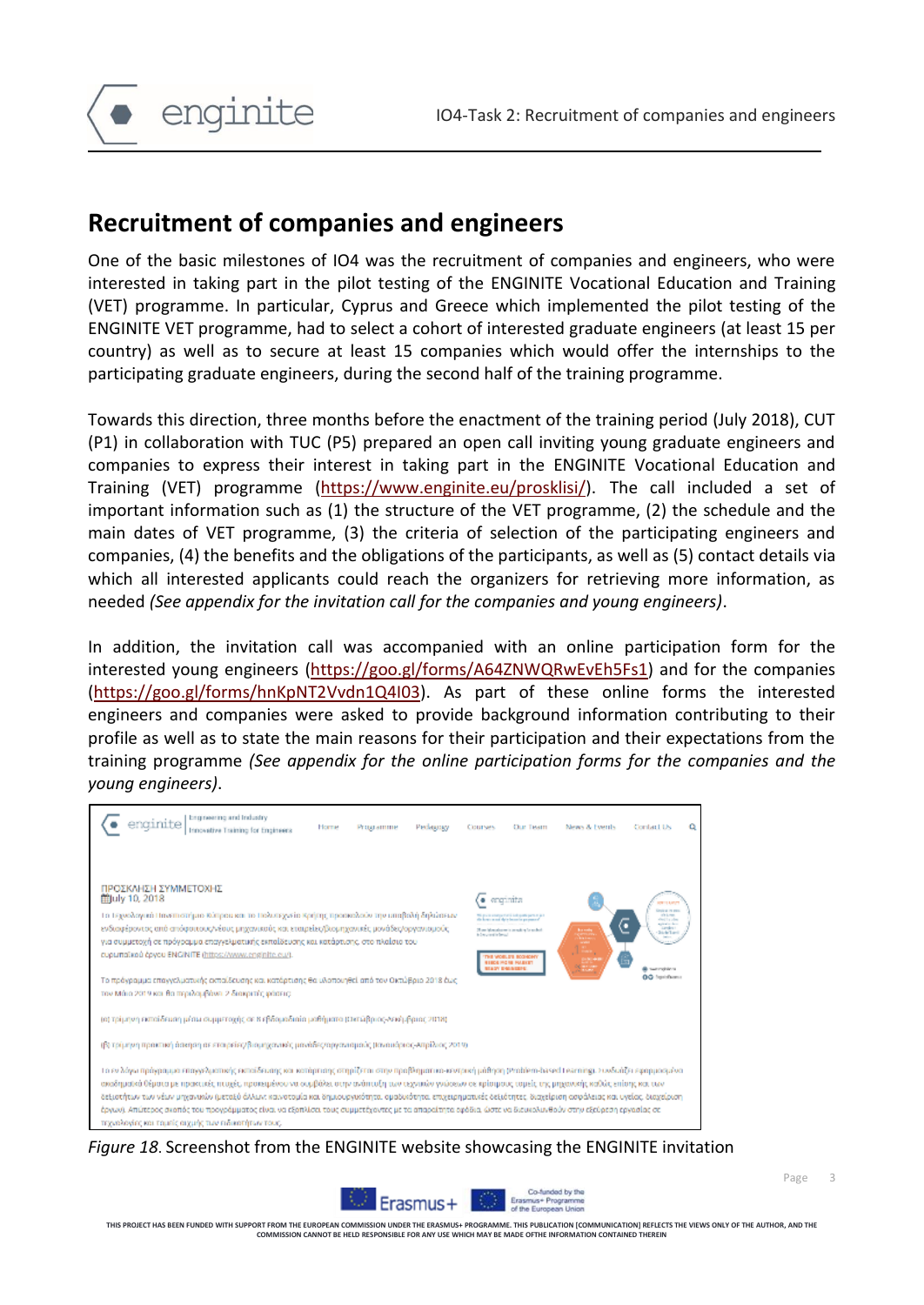

Both the invitation calls and the online participation forms were widely disseminated via the ENGINITE email database developed from the outset of the projects (including dozens of related stakeholders such as industrial, training and educational associations, institutes and organizations), online portals related to the topic, the ENGINITE official website as well as official websites of the partners (Figure 18).

In addition, GrantXpert (P6) as the dissemination partner prepared a digital flyer in order to promote the ENGINITE recruitment (Figure 19). The flyer was widely disseminated via the social media in dozens of Facebook groups and pages which were followed by hundreds of young engineers as well as company and industry stakeholders.



*Figure 19*. Digital flyer for the dissemination of the ENGINITE recruitment

This campaign contributed to the successful recruitment of graduated engineers and companies to the ENGINITE training programme. What follows below is an overview of the recruited young engineers and companies.

# **The recruited engineers**

A total of 39 graduated engineers were recruited to participate in the ENGINITE pilot training programme, from which 23 (59%) selected to attend the pilot training at the Technical University of Crete, Greece, and 16 (41%) selected to attend the pilot training at the Cyprus University of Technology in Limassol, Cyprus (Figure 20a). Twenty-five of the participants (64.1%) were female and fourteen (35.9%) were male (Figure 20b).

This data confirms that ENGINITE strongly promoted gender equality, as promoted by the European Commission for EU funded projects.

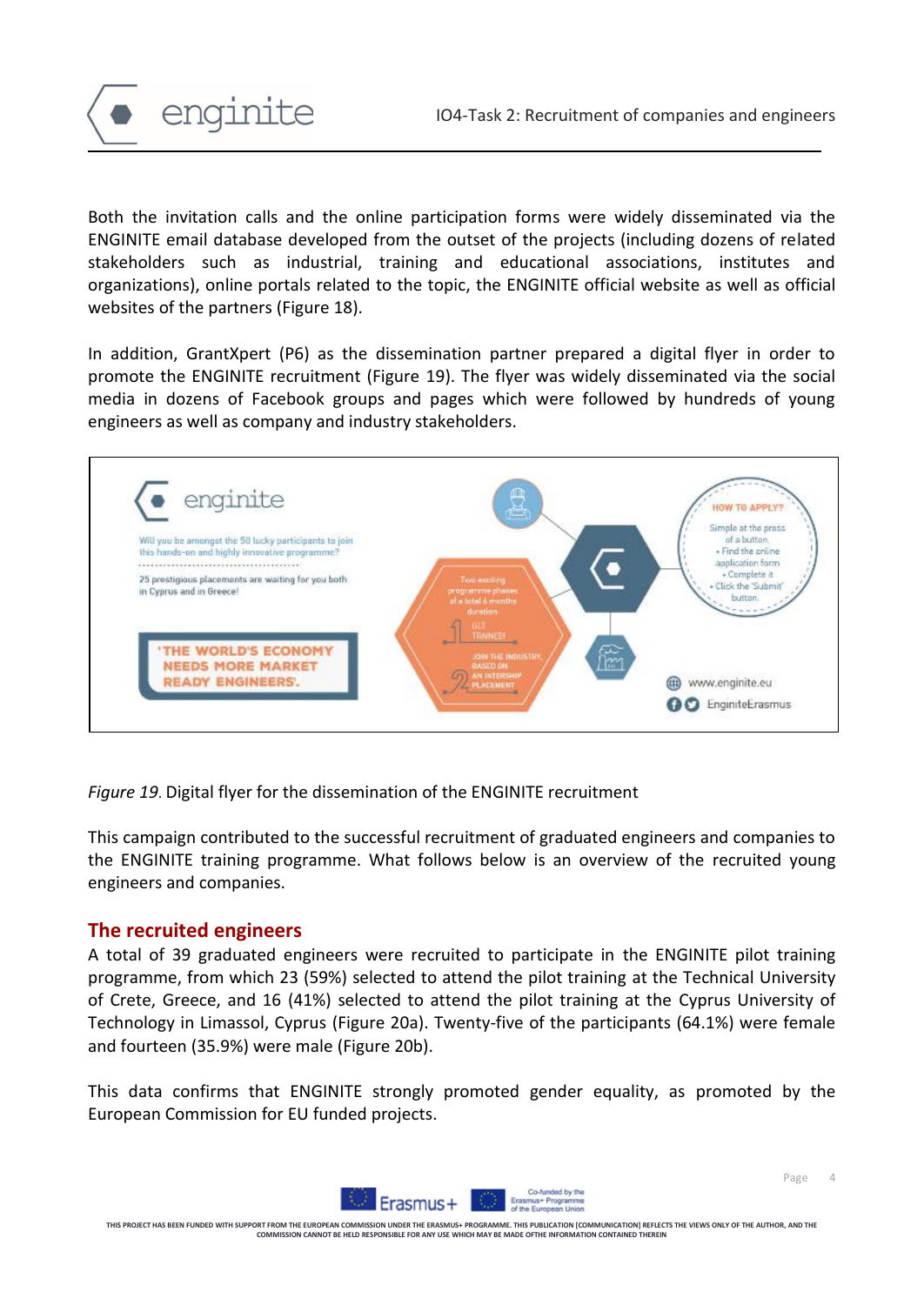

*Figure 20*. Country (a) and gender (b) distribution of recruited engineers

enginite

Focusing on the specialization of the recruited graduate engineers the dominating disciplines were mineral resources engineers (20.5%), followed by mechanical engineers (18%), environmental engineers (15.4%), production and management engineers (5.1%), oil and hydrocarbon engineers (5.1%) and chemical engineers (5.1%) (Figure 21).



*Figure 21*. Specialization distribution of the recruited engineers

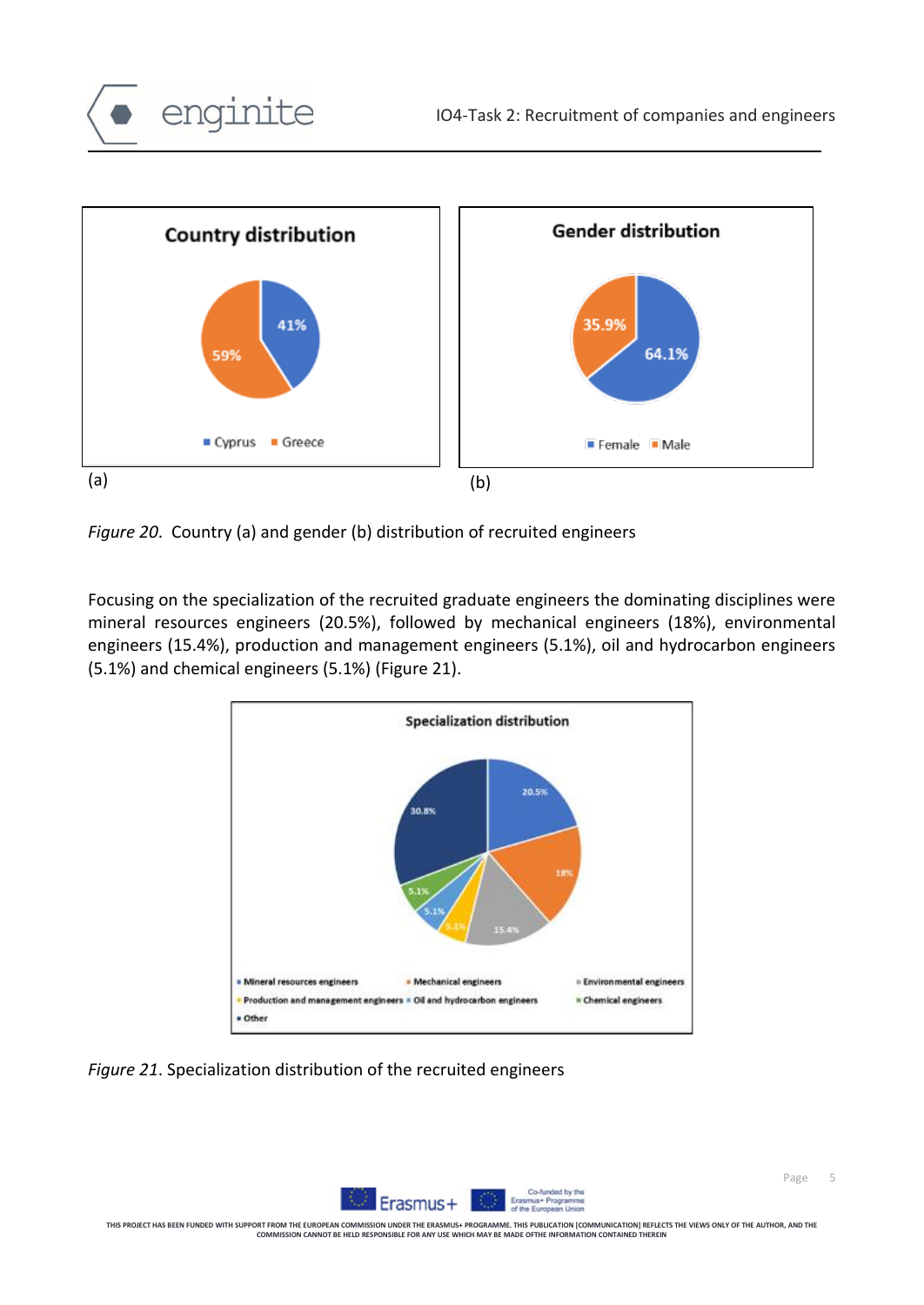Focusing on their prior studies (educational background), 7 of the engineers were holding a diploma (18%), 16 a bachelor's degree (41%) and 16 a master's degree (41%) (Figure 22a). Focusing on their working status twenty-two of the engineers were unemployed (56.4%), 7 had a part-time job (18%), 5 had a full-time job (12.8%) while another 5 engineers (12.8%) were in varied status such as in contract-based jobs etc. (Figure 22b).



*Figure 22*. Prior studies (a) and work status (b) of the recruited engineers

The main reasons behind the participation of the graduate engineers were their expectations and will to expand their knowledge, develop new skills, obtain practical experience in their field, receive guidance from academics and industry experts as well as to increase their employability chances.

# **The recruited companies and organizations**

enginite

A total of 22 companies/organizations were recruited to take part in the ENGINITE training phase. In particular, we recruited 9 companies/organizations in Cyprus (Table 4) and another 13 companies/organizations in Greece (Table 5), for taking part in the ENGINITE structured internships.

| No | Company/Organization         | <b>Company/Organization website</b> | <b>Location</b>  |
|----|------------------------------|-------------------------------------|------------------|
|    | VICTORY G & L Calbers        | https://www.victorycartridges.com/  | Nicosia, Cyprus  |
|    | Nortest Cyprus               | http://www.nortest.com.cy/en/home   | Limassol, Cyprus |
|    | Vassiliko<br>Works<br>Cement | Public   https://www.vassiliko.com/ | Limassol, Cyprus |

#### Table 4: The recruited companies and organizations in Cyprus



**THIS PROJECT HAS BEEN FUNDED WITH SUPPORT FROM THE EUROPEAN COMMISSION UNDER THE ERASMUS+ PROGRAMME. THIS PUBLICATION [COMMUNICATION] REFLECTS THE VIEWS ONLY OF THE AUTHOR, AND THE COMMISSION CANNOT BE HELD RESPONSIBLE FOR ANY USE WHICH MAY BE MADE OFTHE INFORMATION CONTAINED THEREIN**

Page 6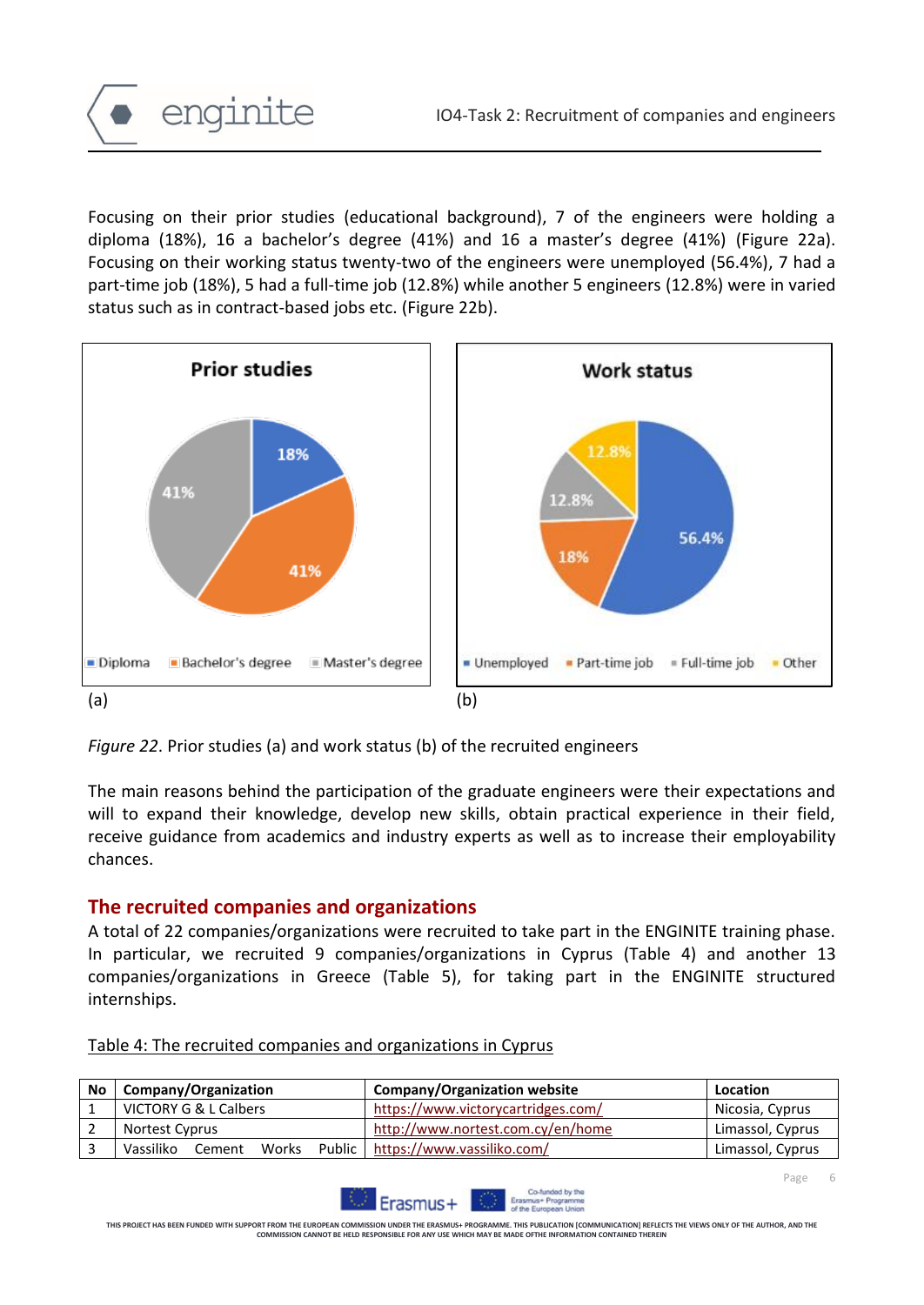

|   | Company LTD                        |                                                  |                  |
|---|------------------------------------|--------------------------------------------------|------------------|
| 4 | <b>Advance Holdings LTD</b>        | https://advanceholdings.com.cy/                  | Limassol, Cyprus |
| 5 | <b>KEAN LTD</b>                    | http://www.kean.com.cy/en/                       | Limassol, Cyprus |
| 6 | Innovating Environmental Solutions | https://www.iesc-ltd.com/                        | Limassol, Cyprus |
|   | Center Ltd                         |                                                  |                  |
|   | Technolab                          | http://technolabitd.com/en/                      | Limassol, Cyprus |
| 8 | A. J. Pericleous LLC               | http://pericleous.com.cy/                        | Limassol, Cyprus |
| 9 | Environmental Engineering Lab      | https://www.facebook.com/Environmental-          | Limassol, Cyprus |
|   |                                    | Engineering-Lab-Cyprus-University-of-Technology- |                  |
|   |                                    | 169868080059059/                                 |                  |

#### Table 5: The recruited companies and organizations in Greece

| <b>No</b>      | Company                                                                                                        | <b>Company/Organization website</b>                                                                                        | Location         |
|----------------|----------------------------------------------------------------------------------------------------------------|----------------------------------------------------------------------------------------------------------------------------|------------------|
| $\mathbf{1}$   | Jotis                                                                                                          | https://www.jotis.gr/en/                                                                                                   | Athens, Greece   |
| $\overline{2}$ | SMSbox                                                                                                         | https://www.smsbox.gr/                                                                                                     | Chania, Crete    |
| $\overline{3}$ | <b>LAFARGE BETON S.A.</b>                                                                                      | https://www.lafarge.gr/                                                                                                    | Heraklion, Crete |
| $\overline{4}$ | <b>Technical office</b><br>"Kotsiopoulos Ioannis"                                                              | N/A                                                                                                                        | Chania, Crete    |
| 5              | <b>Hellenic homes</b>                                                                                          | http://www.hellenichomes.com/default.aspx?lang=el                                                                          | Chania, Crete    |
| 6              | for<br>the<br>Organization<br>development of Crete                                                             | https://oakae.gr/                                                                                                          | Heraklion, Crete |
| $\overline{7}$ | <b>Municipal Water Supply</b><br>and Sewerage Company<br>(DEYA)                                                | http://www.deyax.org.gr/                                                                                                   | Chania, Crete    |
| 8              | <b>ETANAP</b>                                                                                                  | http://www.etanap.gr/                                                                                                      | Chania, Crete    |
| 9              | Water<br>Supply<br>Municipal<br>and Sewerage Company for<br>the North Axis (AEYABA)                            | https://www.platanias.gr/nomika-prosopa-<br>epichirisis/devava-dimotiki-epichirisi-ydrefsis-<br>apochetefsis-voriou-axona/ | Chania, Crete    |
| 10             | Lab. Management of Mining<br>/ Technical University of<br>Crete,                                               | https://www.mred.tuc.gr/index.php?id=4250&L=0 (1<br>placement)                                                             | Chania, Crete    |
| 11             | Technical<br>University<br>of<br>Crete, Lab. Quality Control<br>- Health and Safety in the<br>Mineral Industry | https://www.mred.tuc.gr/index.php?id=4229                                                                                  |                  |
| 12             | University<br>of<br>Piraeus,<br>Department<br>of<br>industry<br>management & Technology                        | http://www.unipi.gr/unipi/el/tex-home.html                                                                                 | Athens, Greece   |
| 13             | Kissamos Health Center                                                                                         | https://www.hc-crete.gr/ky-kissamos                                                                                        | Chania, Crete    |

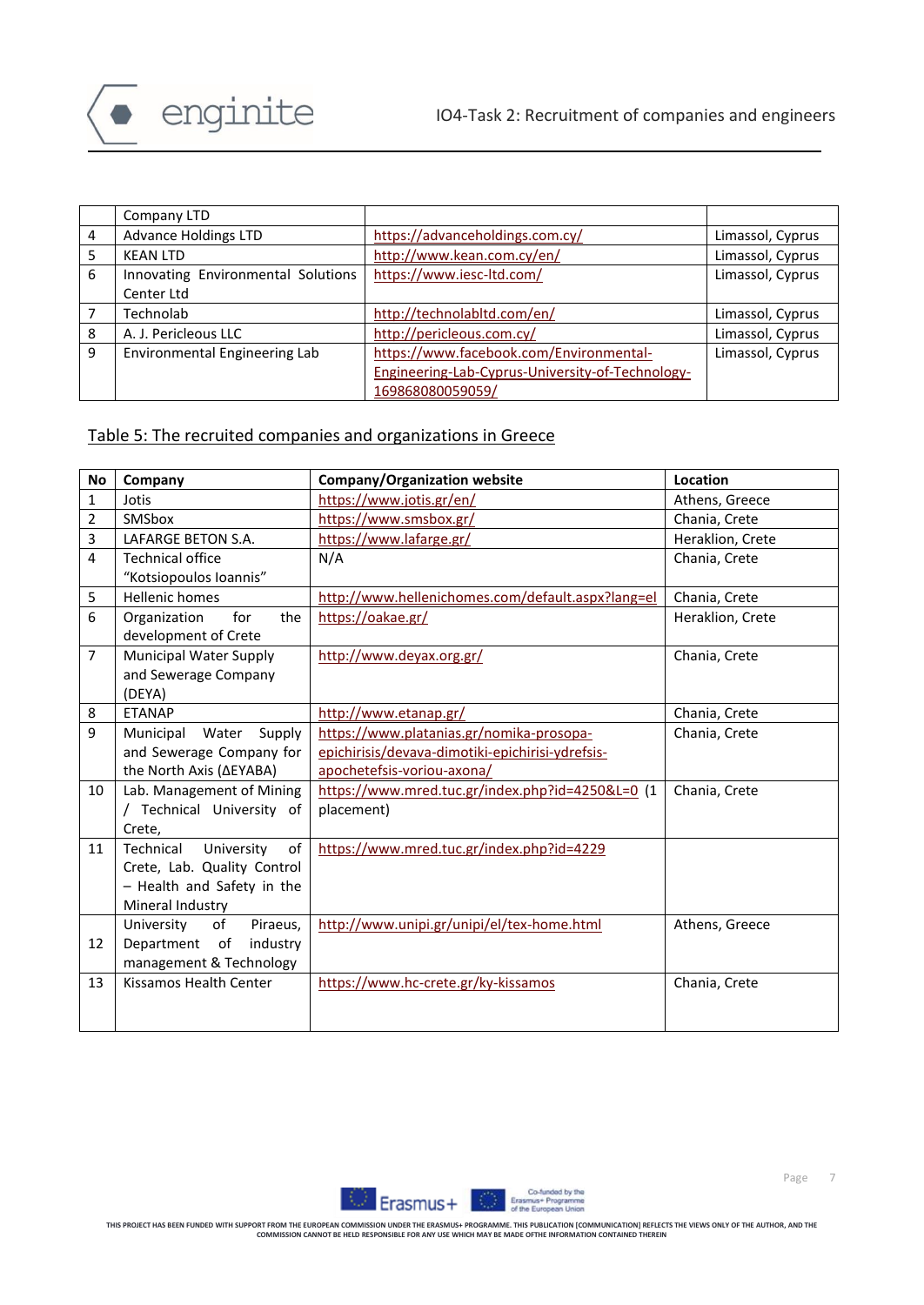

# **Appendix**

- **1. Invitation call for the young engineers [in Greek]**
- **2. Invitation call for the companies [in Greek]**

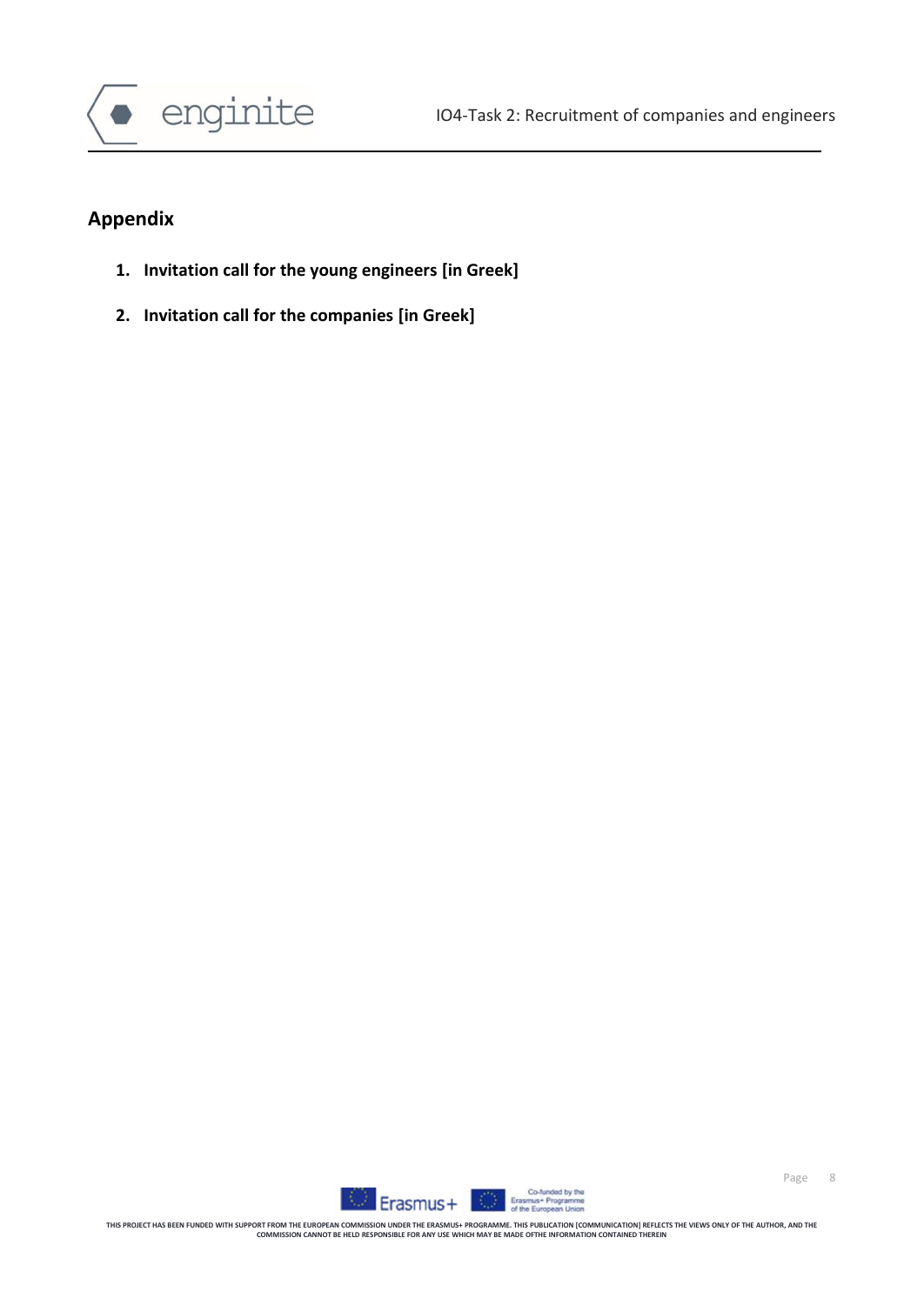

# **1. Πρόσκληση συμμετοχής στο πρόγραμμα επαγγελματικής εκπαίδευσης και κατάρτισης του ευρωπαϊκού έργου ENGINITE**

### **Aφορά απόφοιτους μηχανικούς στην Κύπρο και στην Ελλάδα**

Το Τεχνολογικό Πανεπιστήμιο Κύπρου και το Πολυτεχνείο Κρήτης προσκαλούν τους ενδιαφερόμενους αποφοίτους και νέους μηχανικούς να υποβάλουν δήλωση ενδιαφέροντος για συμμετοχή σε πρόγραμμα επαγγελματικής εκπαίδευσης και κατάρτισης, στο πλαίσιο του ευρωπαϊκού έργου ENGINITE [\(https://www.enginite.eu/\)](https://www.enginite.eu/).

Το πρόγραμμα επαγγελματικής εκπαίδευσης και κατάρτισης θα υλοποιηθεί από τον Οκτώβριο 2018 έως τον Μάιο 2019 και θα περιλαμβάνει 2 διακριτές φάσεις:

(α) τρίμηνη εκπαίδευση μέσω συμμετοχής σε 8 εβδομαδιαία μαθήματα (Οκτώβριος-Δεκέμβριος 2018)

(β) τρίμηνη πρακτική άσκηση σε εταιρείες/βιομηχανικές μονάδες/οργανισμούς (Ιανουάριος-Απρίλιος 2019)

Το εν λόγω πρόγραμμα επαγγελματικής εκπαίδευσης και κατάρτισης στηρίζεται στην προβληματικο-κεντρική μάθηση (Problem-based Learning). Συνδυάζει εφαρμοσμένα ακαδημαϊκά θέματα με πρακτικές πτυχές, προκειμένου να συμβάλει στην ανάπτυξη των τεχνικών γνώσεων σε κρίσιμους τομείς της μηχανικής καθώς επίσης και των δεξιοτήτων των νέων μηχανικών (μεταξύ άλλων: καινοτομία και δημιουργικότητα, ομαδικότητα, επιχειρηματικές δεξιότητες, διαχείριση ασφάλειας και υγείας, διαχείριση έργων). Απώτερος σκοπός του προγράμματος είναι να εξοπλίσει τους συμμετέχοντες με τα απαραίτητα εφόδια, ώστε να διευκολυνθούν στην εξεύρεση εργασίας σε τεχνολογίες και τομείς αιχμής των ειδικοτήτων τους.

#### **Ποιοι μπορούν να συμμετέχουν**

Στο πρόγραμμα μπορούν να συμμετέχουν μηχανικοί με δίπλωμα/πτυχίο:

- Χημικού μηχανικού
- Μηχανικού παραγωγής και διοίκησης
- Μηχανικού ορυκτών πόρων
- Μηχανικού περιβάλλοντος
- Μηχανολόγου μηχανικού
- Μηχανικού πετρελαίου ή/και υδρογονανθράκων
- Ηλεκτρολόγου και ηλεκτρονικού μηχανικού
- **●** Μηχανικού τροφίμων
- Μηχανικού υλικών
- Βιομηχανικού μηχανικού
- Μηχανικού μεταλλουργού ή μηχανικού μεταλλειολόγου
- Μηχανικού ασφαλείας
- Βιοχημικού μηχανικού
- Άλλων συναφών ειδικοτήτων (π.χ., χημικοί, επιστήμονες περιβάλλοντος και τεχνολόγοι τροφίμων).

Συγκεκριμένα, η πρόσκληση αυτή απευθύνεται σε:

(α) Μηχανικούς που αναζητούν εργασία ή/και επιθυμούν να παρακολουθήσουν ένα πρόγραμμα επαγγελματικής εκπαίδευσης και κατάρτισης.

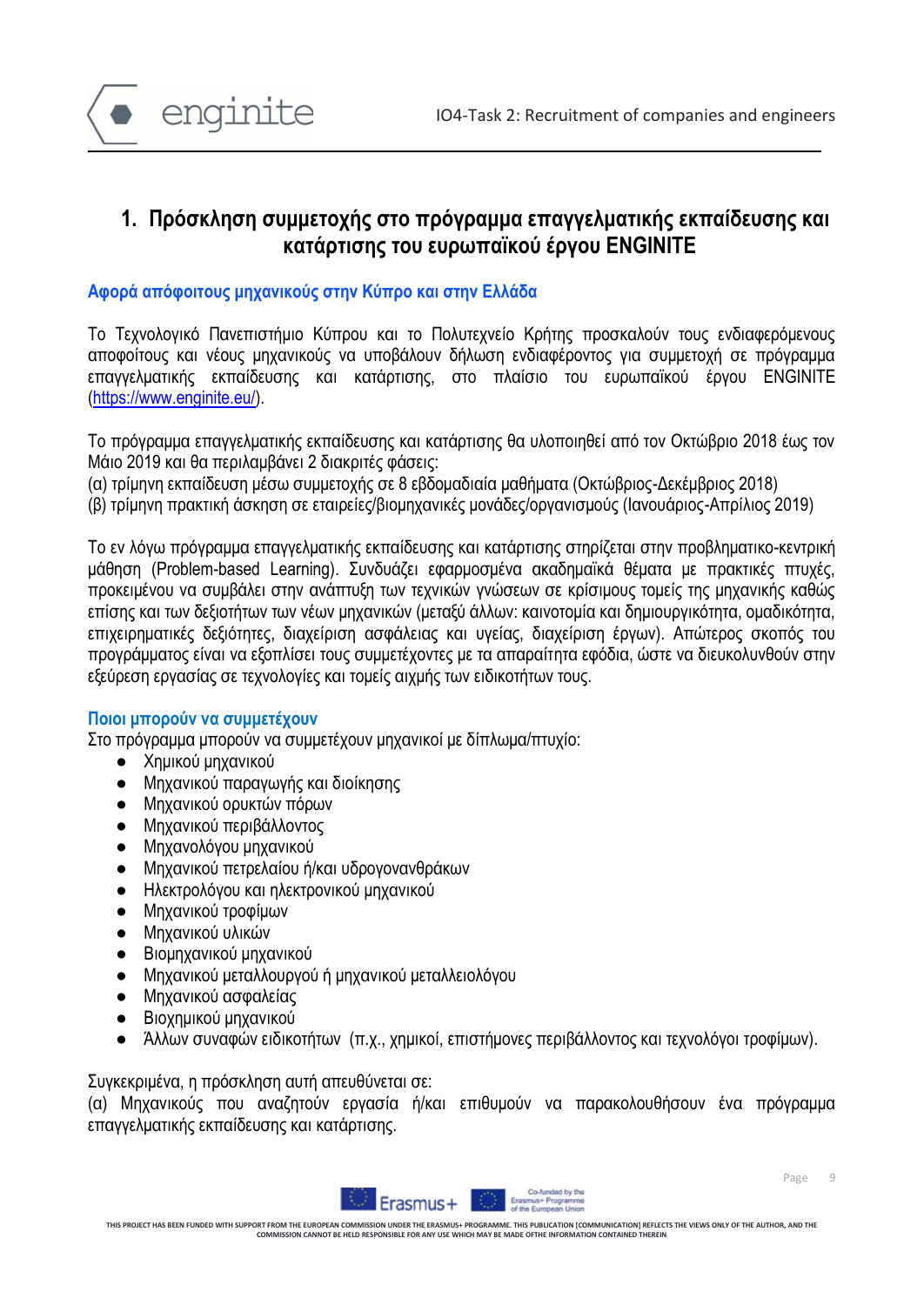

(β) Μηχανικούς που απασχολούνται μερικώς ή/και εργάζονται σε διαφορετικό τομέα και επιθυμούν να παρακολουθήσουν ένα πρόγραμμα επαγγελματικής εκπαίδευσης και κατάρτισης.

*Ο μέγιστος αριθμός συμμετεχόντων είναι εικοσιπέντε (25)* 

#### **Κριτήρια επιλογής συμμετεχόντων**

Η επιλογή των συμμετεχόντων θα γίνει με βάση τα ακόλουθα κριτήρια:

(α) συνάφεια διπλώματος/πτυχίου με τις γνωστικές περιοχές στις οποίες εστιάζει το πρόγραμμα.

(β) δυνατότητα για πλήρη και ενεργό συμμετοχή και στα δύο μέρη του προγράμματος επαγγελματικής εκπαίδευσης και κατάρτισης (βλ. περαιτέρω πληροφορίες στη συνέχεια της πρόσκλησης)

Οι θέσεις είναι περιορισμένες γι' αυτό θα τηρηθεί αυστηρή σειρά προτεραιότητας.

#### **Σύνοψη & δομή προγράμματος**

Το πρόγραμμα επαγγελματικής εκπαίδευσης και κατάρτισης ENGINITE θα έχει συνολική διάρκεια 6 μηνών και αποτελείται από δύο μέρη.

*Μέρος 1<sup>ο</sup> (3 μήνες):* Οκτώ εβδομαδιαία μαθήματα επαγγελματικής κατάρτισης με στόχο την ανάπτυξη (α) των τεχνικών γνώσεων [4 εβδομαδιαία μαθήματα] και (β) των δεξιοτήτων των νέων αποφοίτων μηχανικής [4 εβδομαδιαία μαθήματα]. Συγκεκριμένα, τα μαθήματα θα βασίζονται στο μοντέλο της προβληματικό-κεντρικής μάθησης. Κάθε μάθημα θα υλοποιείται μέσα από ένα μεικτό μοντέλο μάθησης το οποίο θα στηρίζεται στη χρήση διαδικτυακής εκπαιδευτικής πλατφόρμας σε συνδυασμό με δια ζώσης κατάρτιση. Εκπαιδευτές των μαθημάτων θα είναι ειδικοί στον τομέα από το χώρο της βιομηχανίας και της ακαδημίας.

*Μέρος 2<sup>ο</sup> (3 μήνες):* Δομημένη πρακτική άσκηση στο πλαίσιο της οποίας οι συμμετέχοντες θα τοποθετηθούν σε συναφείς εταιρείες, βιομηχανικές μονάδες ή οργανισμούς με στόχο την εμπέδωση των τεχνικών γνώσεων και των δεξιοτήτων που θα αποκομίσουν κατά το πρώτο μέρος του προγράμματος. Συγκεκριμένα, κατά τη διάρκεια της πρακτικής άσκησης οι συμμετέχοντες θα έχουν την ευκαιρία (α) να εξοικειωθούν και να μάθουν περισσότερα για τις εγκαταστάσεις, τον εξοπλισμό και τις διαδικασίες που ακολουθούνται στην εταιρεία/στη βιομηχανική μονάδα/στον οργανισμό που θα τοποθετηθούν, (β) να εργαστούν σε μικρής κλίμακας μελέτες (projects), οι οποίες θα τους ανατεθούν από τον μέντορά τους ή/και τον επιβλέποντά τους στην εταιρεία/στη βιομηχανική μονάδα/στον οργανισμό που θα τοποθετηθούν, είτε (γ) να εργαστούν σε μικρής κλίμακας μελέτες (projects), τις οποιες θα προτείνουν οι ίδιοι στο μέντορά τους.

#### **Διάρκεια & ενδεικτικό χρονοδιάγραμμα προγράμματος**

Το πρόγραμμα επαγγελματικής εκπαίδευσης και κατάρτισης θα τεθεί σε εφαρμογή από τον Οκτώβριο 2018 μέχρι τον Μάιο 2019, στις εγκαταστάσεις του Τεχνολογικού Πανεπιστημίου Κύπρου (για την Κύπρο) και του Πολυτεχνείου Κρήτης (για την Ελλάδα) ως εξής:

● Η εναρκτήρια συνάντηση του προγράμματος θα πραγματοποιηθεί στις αρχές Οκτωβρίου 2018 με στόχο την περαιτέρω ενημέρωση των συμμετεχόντων



Page 10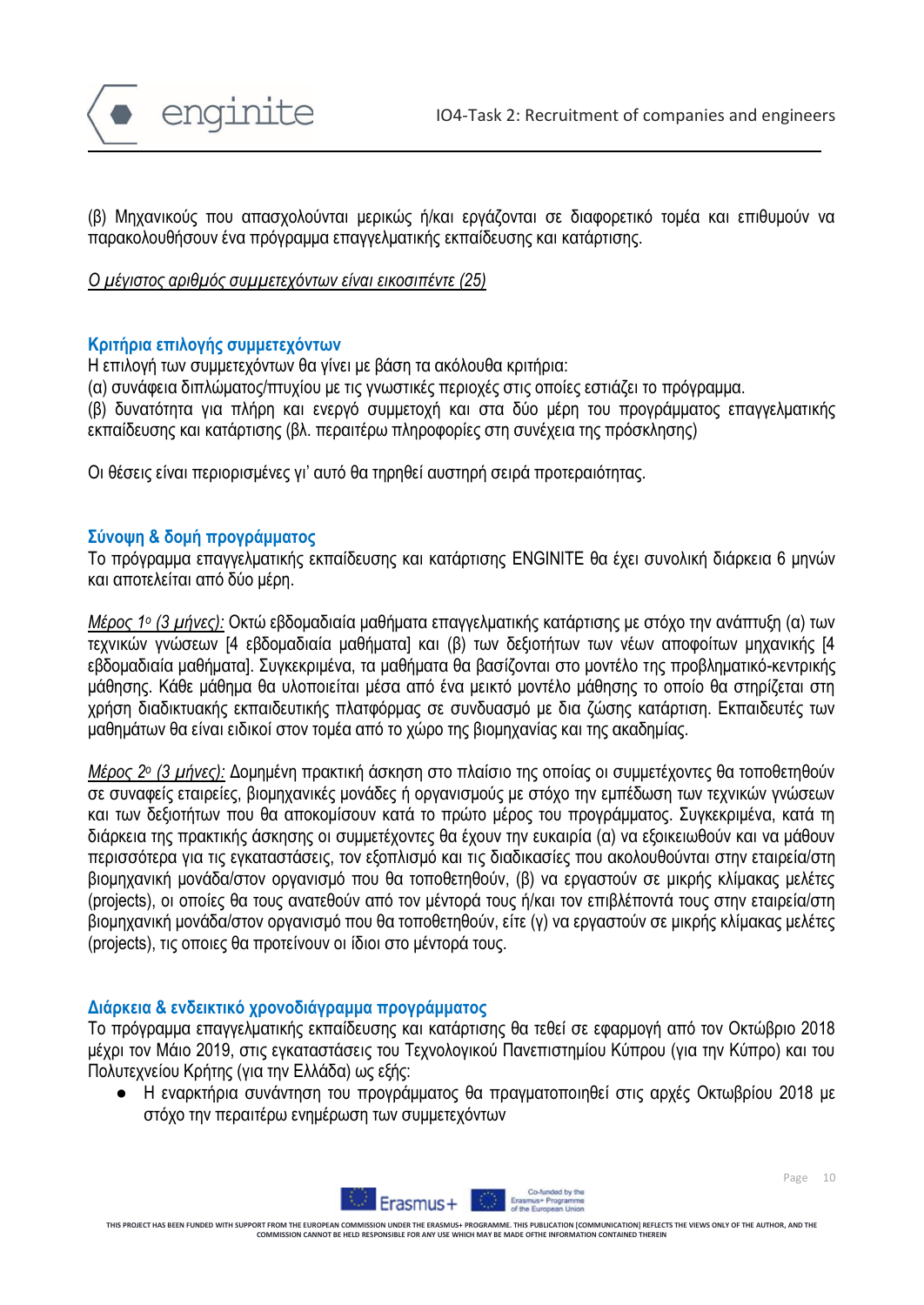

- Κατά την περίοδο Οκτωβρίου-Δεκεμβρίου 2018, θα πραγματοποιηθούν όλες οι εβδομαδιαίες συναντήσεις στο πλαίσιο υλοποίησης των μαθημάτων. Όλες οι συναντήσεις θα πραγματοποιηθούν σε απογευματινό χρόνο (π.χ. 17:00-20:00)
- Περί τα μέσα Ιανουαρίου 2019 θα πραγματοποιηθεί ενημερωτική συνάντηση για τη δομημένη πρακτική άσκηση
- Από τα μέσα Ιανουαρίου έως τα μέσα Απριλίου 2019, θα υλοποιηθεί η δομημένη πρακτική άσκηση
- Περί τα τέλη Μαΐου/αρχές Ιουνίου 2019 θα πραγματοποιηθεί καταληκτική δημόσια εκδήλωση στο πλαίσιο της οποίας θα διαχυθούν τα αποτελέσματα του προγράμματος και θα απονεμηθούν τα πιστοποιητικά παρακολούθησης στους συμμετέχοντες

*\*Οι ακριβείς ημερομηνίες και χώροι διεξαγωγής του προγράμματος επαγγελματικής εκπαίδευσης και κατάρτισης θα κοινοποιηθούν σε μεταγενέστερο χρόνο.* 

Η συμμετοχή σε όλα τα παραπάνω είναι υποχρεωτική. Η μη συμμετοχή συνεπάγεται αποκλεισμό από το πρόγραμμα.

### **Γιατί να συμμετάσχεις…**

Η συμμετοχή σου στο πρόγραμμα ENGINITE θα σου παρέχει ένα ανταγωνιστικό πλεονέκτημα, εξοπλίζοντάς σε με τα απαραίτητα εφόδια για καλύτερη επαγγελματική αποκατάσταση. Συγκεκριμένα, μέσα από τη συμμετοχή σου στο πρόγραμμα θα έχεις την ευκαιρία να:

- Αποκομίσεις πολύτιμες εμπειρίες και επαγγελματική καθοδήγηση από επαγγελματίες και ειδικούς στον τομέα από το χώρο της βιομηχανίας και τον ακαδημαϊκό χώρο
- Ενισχύσεις τις τεχνικές σου γνώσεις, τις δεξιότητές και την πρακτική σου εμπειρία
- Συμμετέχεις σε μια αναδυόμενη κοινότητα η οποία θα φέρει τη βιομηχανία και τους νέους απόφοιτους μηχανικούς πιο κοντά
- Αυξήσεις τις πιθανότητές σου για απασχόληση και επαγγελματική αποκατάσταση στον τομέα σου

#### **Πιστοποιητικό συμμετοχής**

Με την ολοκλήρωση του προγράμματος θα δοθούν πιστοποιητικά παρακολούθησης στους συμμετέχοντες.

# **Αίτηση συμμετοχής**

Συμπληρώστε την αίτηση συμμετοχής μέχρι την **Κυριακή, 30 Σεπτεμβρίου 2018**. Η δήλωση μπορεί να συμπληρωθεί ηλεκτρονικά στο:

<https://goo.gl/forms/A64ZNWQRwEvEh5Fs1>

# **Κόστος συμμετοχής**

Το πρόγραμμα προσφέρεται εντελώς δωρεάν, χωρίς καμία απολύτως οικονομική επιβάρυνση εκ μέρους των συμμετεχόντων και των εταιρειών/βιομηχανικών μονάδων/οργανισμών. Η συμμετοχή των αποφοίτων και των εταιρειών/βιομηχανικών μονάδων/οργανισμών είναι σε εθελοντική και αμισθί βάση.

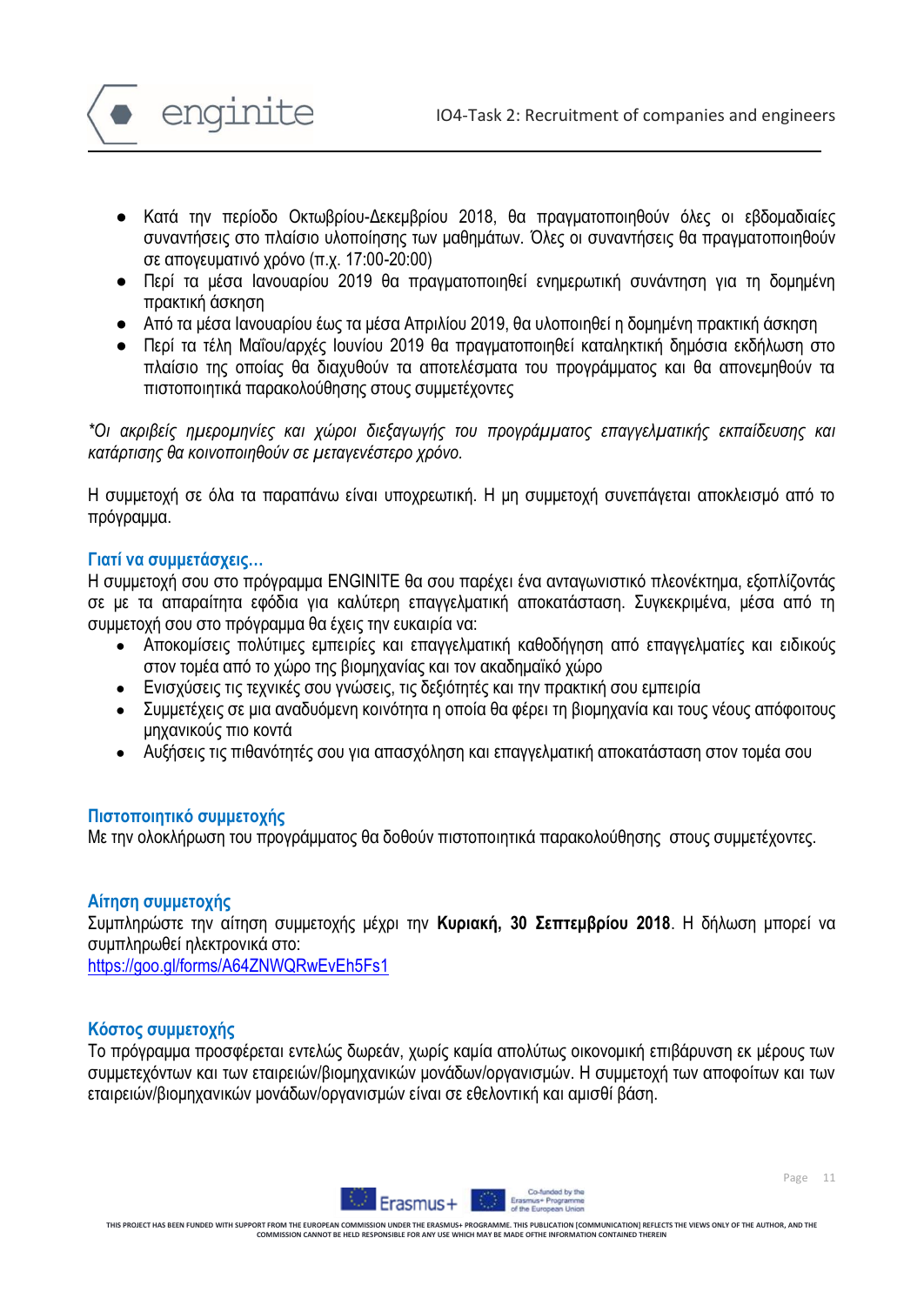



### **Επιπρόσθετες πληροφορίες**

Για περισσότερες πληροφορίες για το πρόγραμμα μπορείτε να επισκεφθείτε τη σελίδα του ευρωπαϊκού έργου ENGINITE στο <https://www.enginite.eu/>

Για συνεχή ενημέρωση για το πρόγραμμα μπορείτε επίσης να ακολουθήσετε τη σελίδα το προγράμματος στο Facebook

[\(https://www.facebook.com/EnginiteErasmus/\)](https://www.facebook.com/EnginiteErasmus/).

Για οποιεσδήποτε ερωτήσεις ή διευκρινίσεις μπορείτε να επικοινωνήσετε μαζί μας.

### **Τεχνολογικό Πανεπιστήμιο Κύπρου**

Δρ Άντρη Ιωάννου Επίκουρη Καθηγήτρια, Τμήμα Πολυμέσων και Γραφικών Τεχνών Ηλεκτρονικό ταχυδρομείο: [andri.i.ioannou@cut.ac.cy](mailto:andri.i.ioannou@cut.ac.cy) Τηλεφωνο: +357 25002276

Δρ Γιάννης Γεωργίου Μεταδιδακτορικός ερευνητής, Τμήμα Πολυμέσων και Γραφικών Τεχνών Ηλεκτρονικό ταχυδρομείο: [ioannis.georgiou@cut.ac.cy](mailto:ioannis.georgiou@cut.ac.cy) Τηλεφωνο: +357 25002084

# **Πολυτεχνείο Κρήτης**

Δρ Κωνσταντίνος Κόμνιτσας Καθηγητής, Σχολή Μηχανικών Ορυκτών Πόρων Ηλεκτρονικό ταχυδρομείο: [komni@mred.tuc.gr](mailto:komni@mred.tuc.gr) Τηλεφωνο: +30 2821037686

Δρ Νίκος Ξεκουκουλωτάκης Επίκουρος Καθηγητής, Σχολή Μηχανικών Περιβάλλοντος Ηλεκτρονικό ταχυδρομείο: [nikosxek@gmail.com](mailto:nikosxek@gmail.com) Τηλεφωνο: +30 28210 37772



Page 12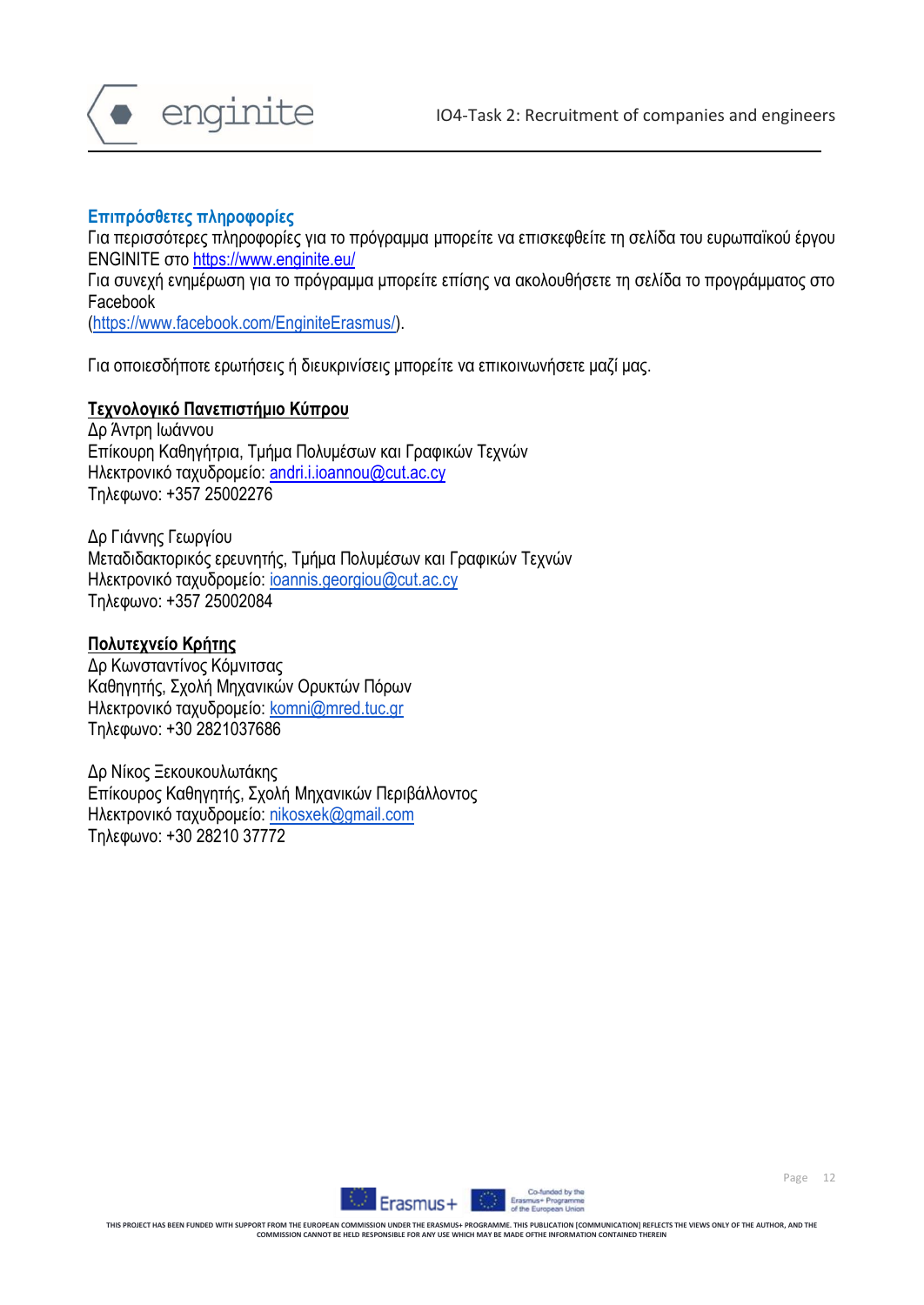

# **2. Πρόσκληση συμμετοχής στο πρόγραμμα επαγγελματικής εκπαίδευσης και κατάρτισης του ευρωπαϊκού έργου ENGINITE**

# **Αφορά σε εταιρείες/βιομηχανικές μονάδες/οργανισμούς στην Κύπρο και στην Ελλάδα που επιθυμούν να προσελκύσουν νέους μηχανικούς για πρακτική άσκηση στο πλαίσιο του Ευρωπαϊκού Προγράμματος Επαγγελματικής Εκπαίδευσης και Κατάρτισης**

Το Τεχνολογικό Πανεπιστήμιο Κύπρου και το Πολυτεχνείο Κρήτης προσκαλούν την υποβολή δηλώσεων ενδιαφέροντος από εταιρείες/βιομηχανικές μονάδες/οργανισμούς για συμμετοχή σε πρόγραμμα επαγγελματικής εκπαίδευσης και κατάρτισης, στο πλαίσιο του ευρωπαϊκού έργου ENGINITE [\(https://www.enginite.eu/\)](https://www.enginite.eu/).

Το πρόγραμμα επαγγελματικής εκπαίδευσης και κατάρτισης θα υλοποιηθεί από τον Οκτώβριο 2018 έως τον Μάιο 2019 και θα περιλαμβάνει 2 διακριτές φάσεις:

- (α) τρίμηνη εκπαίδευση μέσω συμμετοχής σε 8 εβδομαδιαία μαθήματα (Οκτώβριος-Δεκέμβριος 2018)
- (β) τρίμηνη πρακτική άσκηση σε εταιρείες/βιομηχανικές μονάδες/οργανισμούς (Ιανουάριος-Απρίλιος 2019)

Το εν λόγω πρόγραμμα επαγγελματικής εκπαίδευσης και κατάρτισης στηρίζεται στην προβληματικο-κεντρική μάθηση (Problem-based Learning). Συνδυάζει εφαρμοσμένα ακαδημαϊκά θέματα με πρακτικές πτυχές, προκειμένου να συμβάλει στην ανάπτυξη των τεχνικών γνώσεων σε κρίσιμους τομείς της μηχανικής καθώς επίσης και των δεξιοτήτων των νέων μηχανικών (μεταξύ άλλων: καινοτομία και δημιουργικότητα, ομαδικότητα, επιχειρηματικές δεξιότητες, διαχείριση ασφάλειας και υγείας, διαχείριση έργων). Απώτερος σκοπός του προγράμματος είναι να εξοπλίσει τους συμμετέχοντες με τα απαραίτητα εφόδια, ώστε να διευκολυνθούν στην εξεύρεση εργασίας σε τεχνολογίες και τομείς αιχμής των ειδικοτήτων τους.

#### **Ποιοι μπορούν να συμμετέχουν**

Η παρούσα πρόσκληση αφορά σε εταιρείες/βιομηχανικές μονάδες/οργανισμούς σε Κύπρο και Ελλάδα που ενδιαφέρονται να απασχολήσουν νέους μηχανικούς, στο πλαίσιο τρίμηνης δομημένης πρακτικής άσκησης (structured internship) κατά τη χρονική περίοδο Ιανουαρίου - Απριλίου 2019.

Συγκεκριμένα, η πρόσκληση αυτή απευθύνεται σε:

(α) Εταιρείες/βιομηχανικές μονάδες/οργανισμούς που αναζητούν πτυχιούχους/διπλωματούχους μηχανικούς για πιθανή μελλοντική απασχόληση

(β) Εταιρείες/βιομηχανικές μονάδες/οργανισμούς που ενδιαφέρονται για την ανάπτυξη καινοτόμων προϊόντων ή διαδικασιών και αναζητούν ταλαντούχους απόφοιτους μηχανικούς που είναι σε θέση να παρέχουν λύσεις στις υπάρχουσες προκλήσεις ή/και να προωθήσουν νέες ιδέες/προϊόντα, ώστε να βοηθήσουν στην ενίσχυση της ανταγωνιστικότητά τους.

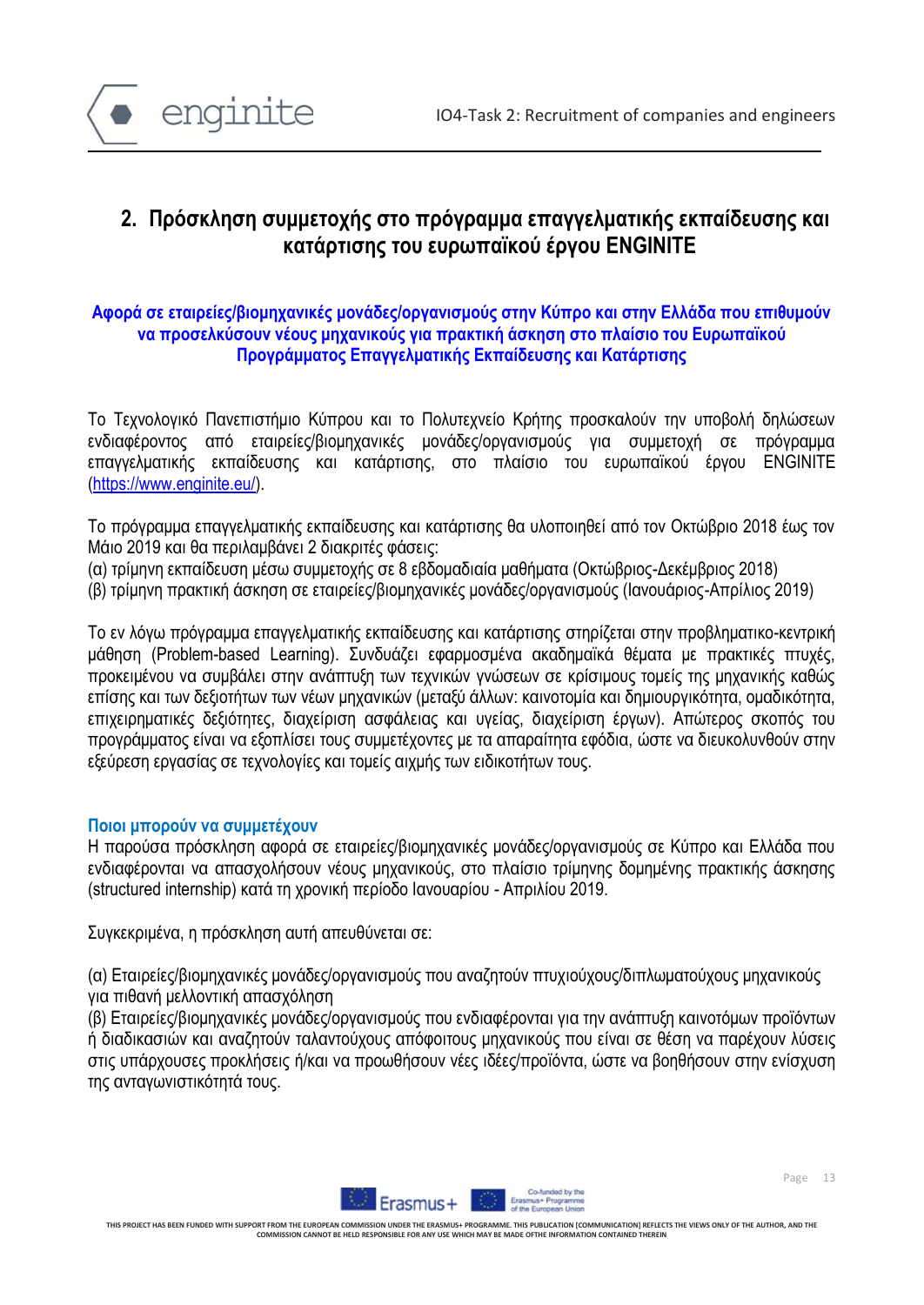

### **Κριτήρια επιλογής**

Η επιλογή των εταιρειών/βιομηχανικών μονάδων/οργανισμών που θα συμμετέχουν στο πρόγραμμα θα γίνει βάσει των ακόλουθων κριτηρίων:

(α) δυνατότητα για παροχή τρίμηνης πρακτικής άσκησης (structured internship) κατά τη χρονική περίοδο Ιανουάριος-Απρίλιος 2019,

(β) δυνατότητα απασχόλησης και επίβλεψης αποφοίτων μηχανικών με δίπλωμα/πτυχίο χημικού μηχανικού, μηχανικού παραγωγής και διοίκησης, μηχανικού ορυκτών πόρων, μηχανικού περιβάλλοντος, μηχανολόγου μηχανικού, μηχανικού πετρελαίου ή/και υδρογονανθράκων, ηλεκτρολόγου και ηλεκτρονικού μηχανικού, μηχανικού τροφίμων, μηχανικού υλικών, βιομηχανικού μηχανικού, μηχανικού μεταλλουργού ή μηχανικού μεταλλειολόγου, μηχανικού ασφαλείας, βιοχημικού μηχανικού, ή και με πτυχίο/δίπλωμα σε άλλες συναφείς ειδικότητες (π.χ., χημικοί, επιστήμονες περιβάλλοντος και τεχνολόγοι τροφίμων).

# **Σύνοψη & δομή προγράμματος**

Το πρόγραμμα επαγγελματικής εκπαίδευσης και κατάρτισης ENGINITE θα έχει συνολική διάρκεια 6 μηνών και αποτελείται από δύο μέρη.

*Μέρος 1<sup>ο</sup> (3 μήνες):* Οκτώ εβδομαδιαία μαθήματα επαγγελματικής κατάρτισης με στόχο την ανάπτυξη (α) των τεχνικών γνώσεων [4 εβδομαδιαία μαθήματα] και (β) των δεξιοτήτων των νέων αποφοίτων μηχανικής [4 εβδομαδιαία μαθήματα]. Συγκεκριμένα, τα μαθήματα θα βασίζονται στο μοντέλο της προβληματικό-κεντρικής μάθησης. Κάθε μάθημα θα υλοποιείται μέσα από ένα μεικτό μοντέλο μάθησης το οποίο θα στηρίζεται στη χρήση διαδικτυακής εκπαιδευτικής πλατφόρμας σε συνδυασμό με δια ζώσης κατάρτιση. Εκπαιδευτές των μαθημάτων θα είναι ειδικοί στον τομέα από το χώρο της βιομηχανίας και της ακαδημίας.

*Μέρος 2<sup>ο</sup> (3 μήνες):* Δομημένη πρακτική άσκηση στο πλαίσιο της οποίας οι συμμετέχοντες θα τοποθετηθούν σε συναφείς εταιρείες/βιομηχανικές μονάδες/οργανισμούς με στόχο την εμπέδωση των τεχνικών γνώσεων και των δεξιοτήτων που θα αποκομίσουν κατά το πρώτο μέρος του προγράμματος. Συγκεκριμένα, κατά τη διάρκεια της πρακτικής άσκησης οι συμμετέχοντες θα έχουν την ευκαιρία (α) να εξοικειωθούν και να μάθουν περισσότερα για τις εγκαταστάσεις, τον εξοπλισμό και τις διαδικασίες που ακολουθούνται στην εταιρεία/ στη βιομηχανική μονάδα/στον οργανισμό που θα τοποθετηθούν, (β) να εργαστούν σε μικρής κλίμακας μελέτες (projects), οι οποίες θα τους ανατεθούν από τον μέντορά τους ή/και τον επιβλέποντά τους στην εταιρεία/στη βιομηχανική μονάδα/στον οργανισμό που θα τοποθετηθούν, είτε (γ) να εργαστούν σε μικρής κλίμακας μελέτες (projects), τις οποιες θα προτείνουν οι ίδιοι στο μέντορά τους.

#### **Διάρκεια & ενδεικτικό χρονοδιάγραμμα προγράμματος**

Το πρόγραμμα επαγγελματικής εκπαίδευσης και κατάρτισης θα τεθεί σε εφαρμογή από τον Οκτώβριο 2018 μέχρι τον Μάιο 2019, στις εγκαταστάσεις του Τεχνολογικού Πανεπιστημίου Κύπρου (για την Κύπρο) και του Πολυτεχνείου Κρήτης (για την Ελλάδα) ως εξής:

● Η εναρκτήρια συνάντηση του προγράμματος θα πραγματοποιηθεί στις αρχές Οκτωβρίου 2018 με στόχο την περαιτέρω ενημέρωση των συμμετεχόντων

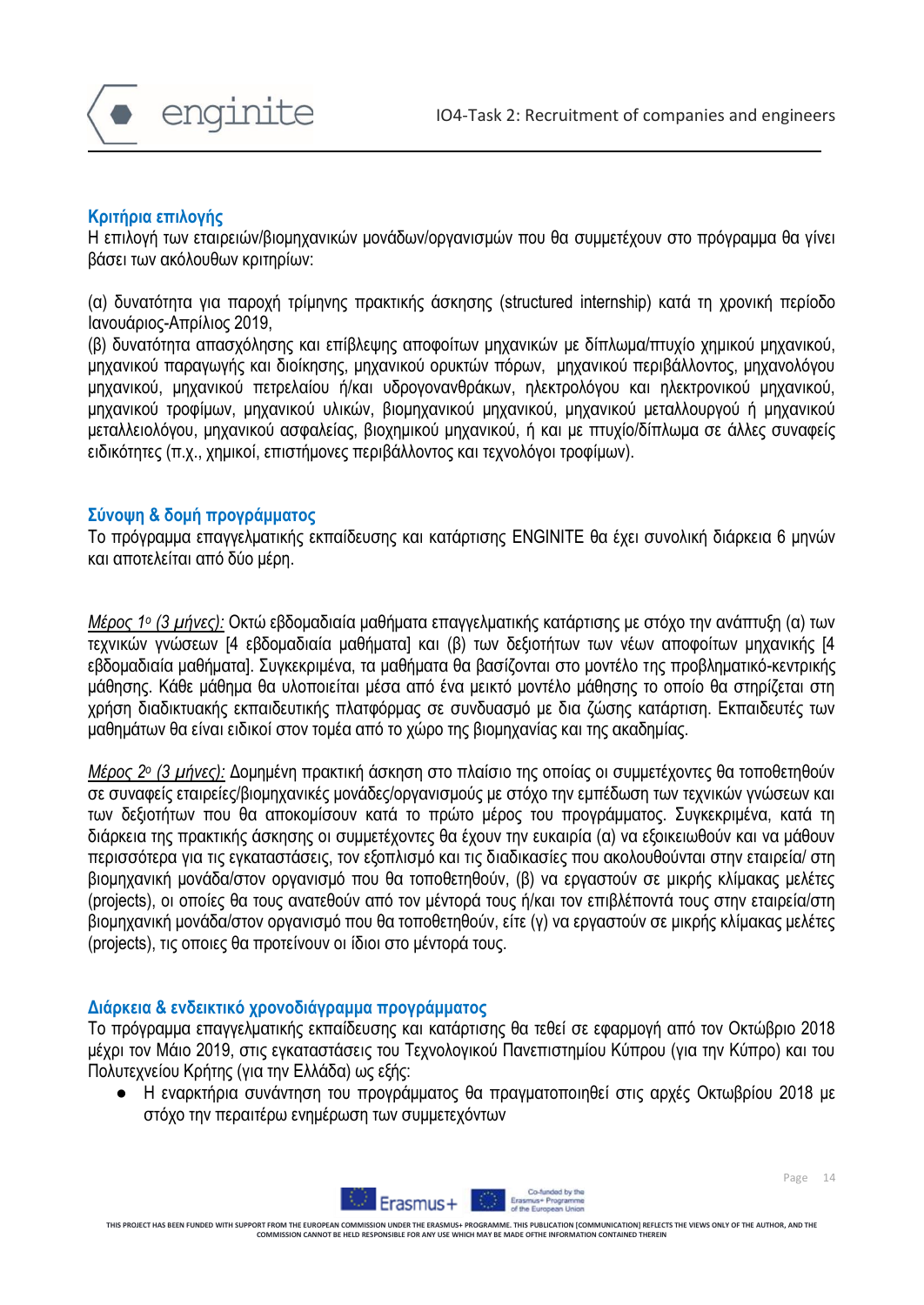

- Κατά την περίοδο Οκτωβρίου-Δεκεμβρίου 2018, θα πραγματοποιηθούν όλες οι εβδομαδιαίες συναντήσεις στο πλαίσιο υλοποίησης των μαθημάτων. Όλες οι συναντήσεις θα πραγματοποιηθούν σε απογευματινό χρόνο (π.χ. 17:00-20:00)
- Περί τα μέσα Ιανουαρίου 2019 θα πραγματοποιηθεί ενημερωτική συνάντηση για τη δομημένη πρακτική άσκηση
- Από τα μέσα Ιανουαρίου έως τα μέσα Απριλίου 2019, θα υλοποιηθεί η δομημένη πρακτική άσκηση
- Περί τα τέλη Μαΐου/αρχές Ιουνίου 2019 θα πραγματοποιηθεί καταληκτική δημόσια εκδήλωση στο πλαίσιο της οποίας θα διαχυθούν τα αποτελέσματα του προγράμματος και θα απονεμηθούν τα πιστοποιητικά παρακολούθησης στους συμμετέχοντες

*\*Οι ακριβείς ημερομηνίες και χώροι διεξαγωγής του προγράμματος επαγγελματικής εκπαίδευσης και κατάρτισης θα κοινοποιηθούν σε μεταγενέστερο χρόνο.* 

### **Τα οφέλη**

Οι εταιρείες/βιομηχανικές μονάδες/οργανισμοί που θα συμμετέχουν στο πρόγραμμα θα έχουν την ευκαιρία να ενισχύσουν το προσωπικό τους με νέους καταρτισμένους απόφοιτους. Οι νεοεισερχόμενοι στην αγορά εργασίας απόφοιτοι έχουν συνήθως ενθουσιασμό και όρεξη για δουλειά, καινοτόμες και ενίοτε πρωτοποριακές ιδέες! Ως εκ τούτου, ένας ασκούμενος στο πρόγραμμα ENGINITE θα μπορούσε στην πορεία να αποδειχθεί ως ο καινούριος «άσος» και μια ιδανική προσθήκη στο υφιστάμενο προσωπικό μιας εταιρείας/βιομηχανικής μονάδας/οργανισμού.

# **Πιστοποιητικό συμμετοχής**

Με την ολοκλήρωση του προγράμματος θα δοθούν πιστοποιητικά συμμετοχής στις εταιρίες/στις βιομηχανικές μονάδες/στους οργανισμούς που θα λάβουν μέρος στο πρόγραμμα.

#### **Αίτηση συμμετοχής**

Συμπληρώστε την αίτηση συμμετοχής μέχρι την **Κυριακή, 30 Σεπτεμβρίου 2018**. Η δήλωση μπορεί να συμπληρωθεί ηλεκτρονικά στο:

<https://goo.gl/forms/hnKpNT2Vvdn1Q4I03>

#### **Κόστος συμμετοχής**

Το πρόγραμμα προσφέρεται εντελώς δωρεάν, χωρίς καμία απολύτως οικονομική επιβάρυνση εκ μέρους των συμμετεχόντων και των εταιρειών/βιομηχανικών μονάδων/οργανισμών. Η συμμετοχή των αποφοίτων και των εταιρειών/βιομηχανικών μονάδων/οργανισμών είναι σε εθελοντική και αμισθί βάση.

#### **Επιπρόσθετες πληροφορίες**

Για περισσότερες πληροφορίες για το πρόγραμμα μπορείτε να επισκεφθείτε τη σελίδα του ευρωπαϊκού έργου ENGINITE στο <https://www.enginite.eu/>